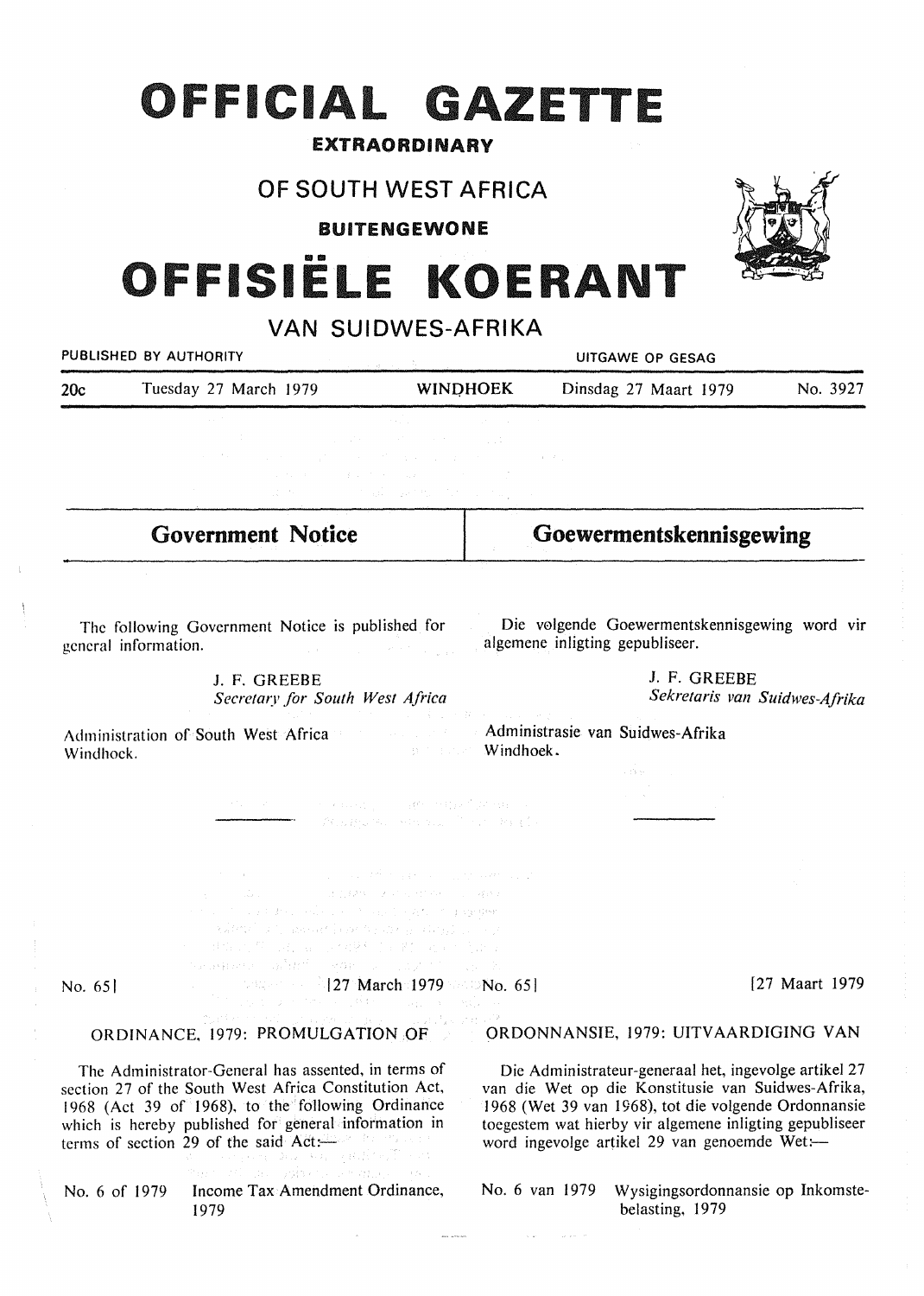### No. 6 of 1979

#### INCOME TAX AMENDMENT ORDINANCE, 1979

*(Assented to 22 March 1979) (Afrikaans text signed by the Administrator-General) (Date of commencement – see sections 3(2) and 4)* 

## ORDINANCE

To amend the Income Tax Ordinance, 1974, so as to extend the exemption from tax of the interest in respect of certain loans to or deposits in banking or similar institutions; to provide for the exemption from tax of the interest in respect of certain loans to or deposits in building societies; to make it compulsory for employers to retain their records in regard to employees' tax, or copies of such records, at an adress in the Territory; and to provide for incidental matters.

BE IT ORDAINED by the Legislative Assembly for the Territory of South West Africa, as follows:-

Amendment of Section 13 of Ordinance *5* of 1974, as amended by section *5* of Ordinance 6 of 1975 and section *5* of Ordinance 3 of 1976 and section 2 of Ordi-nance 2 of 1977 and section I of Proclamation AG 72 of 1978.

1. Section 13 of the Income Tax Ordinance, 1974 (Ordinance 5 of  $1974$ ) — hereinafter referred to as the principal Ordinance  $-$  is hereby amended  $-$ 

- (a) by the substitution for paragraph (n) of subsection (1) of the following paragraph:
	- "(n) interest received by or accrued to any person who is ordinarily resident in the Territory in respect of any loan to or deposit in any banking institution registered under the Banks Act, 1965 (Act 23 of 1965), of the Republic of South Africa, or any similar institution, whether or not registered, managed or controlled in the Territory or the Republic of South Africa, if it is proved to the satisfaction of the Secretary  $-$ 
		- (i) (aa) that such loan or deposit has been made through and retained in a branch of such institution outside the Territory for the purposes of any business carried on by such person outside the Territory; and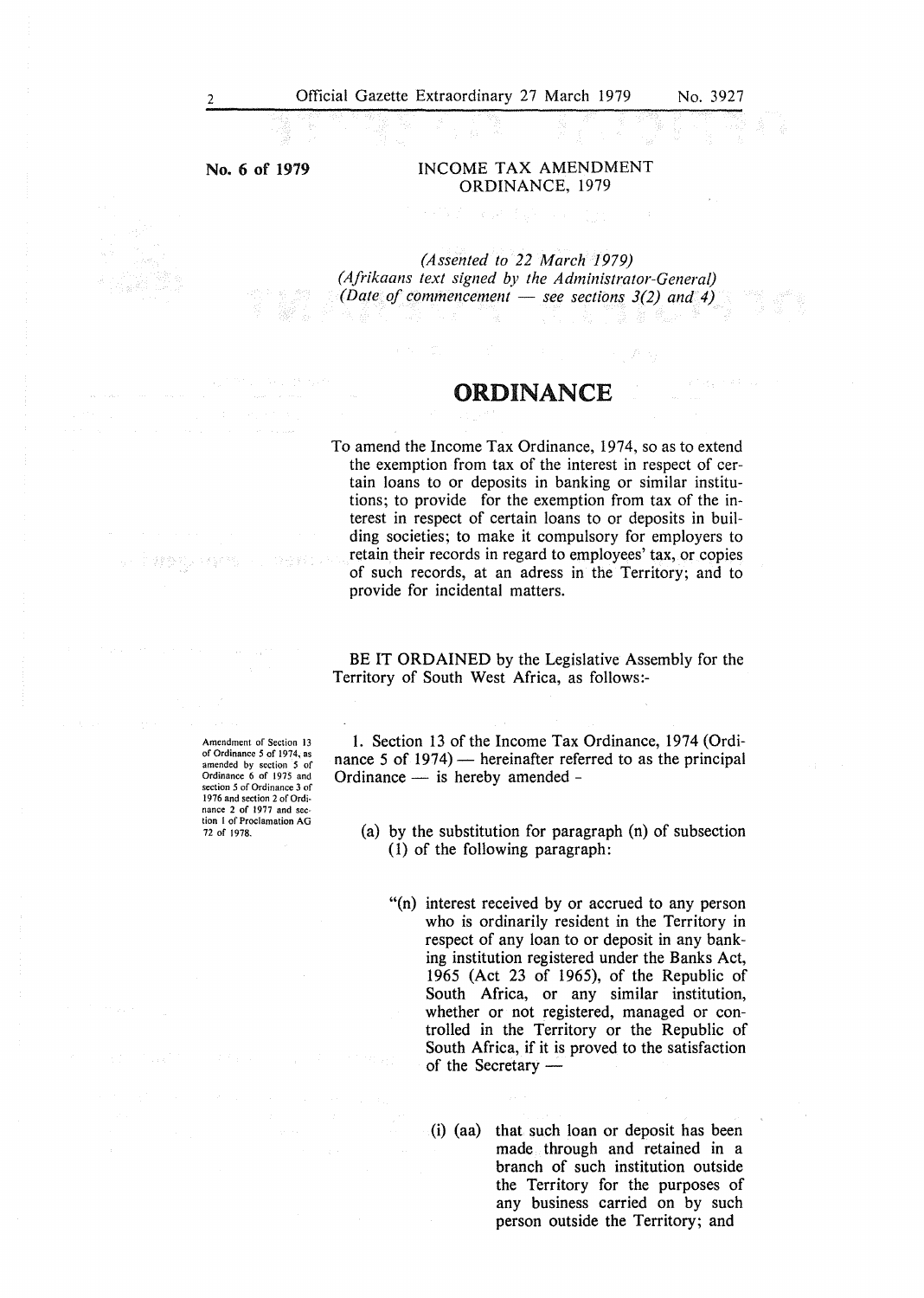#### WYSIGINGSORDONNANSIE OP INKOMSTEBELASTING, 1979

*(Goedgekeur 22 Maart 1979) (Afrikaanse teks deur die Administrateur-generaal onderteken) (Datum van inwerkingtreding — sien artikels 3(2) en 4)* 

## ORDONNANSIE

Tot wysiging van die Inkomstebelastingordonnansie, 1974, ten einde die vrystelling van belasting van die rente ten opsigte van sekere lenings aan of deposito's in bank- of dergelike instellings uit te brei; om voorsiening te maak vir die vrystelling van belasting van die rente ten opsigte van sekere lenings aan of deposito's in bouverenigings; om dit verpligtend te maak vir werkgewers om aantekeninge in verband met werknemersbelasting, of afskrifte van sodanige aantekeninge, by 'n adres in die Gebied te behou; en om vir bykomstige aangeleenthede voorsiening te maak.

Die Wetgewende Vergadering van die Gebied Suidwes-Afrika VERORDEN SOOS VOLO:-

I. Artikel 13 van die Inkomstebelastingordonnansie, 1974 (Ordonnansie 5 van 1974) - hierna die Hoofordonnansie genoem — word hierby gewysig -

Wysiging van artikel 13 van Ordonnansie *5* van 1974 soos gewysig deur artikel 5 van Ordonnansic 6 van 1975 en artikel *5* van Ordonnansic 3 van 1976 en artikel 2 van Ordonnansic 2 van 1977 en artikel I van Proklamasie AG 72 van 1978.

- (a) deur paragraaf (n) van subartikel (1) deur die volgende paragraaf te vervang:
	- "(n) rente ontvang deur of toegeval aan 'n persoon wat gewoonlik in die Gebied woonagtig is ten opsigte van 'n lening aan of deposito in 'n bankinstelling geregistreer ingevolge die Bankwet, 1965 (Wet 23 van 1965), van die Republiek van Suid-Afrika, of 'n dergelike instelling, ongeag of dit in die Gebied of die Republiek van Suid-Afrika geregistreer is of aldaar bestuur of beheer word, al dan nie, indien daar tot oortuiging van die Sekretaris bewys word -

 $(1,0,\ldots)$  $\label{eq:1} \rho_{\mathcal{F}}(\cdot)=\left(\mathcal{M}_{\mathcal{D}^{\prime},\mathcal{E}}(\cdot),\phi_{\mathcal{F}}\right).$ 

**(i)** (aa) dat sodanige lening of deposito deur **The take van bedoelde instelling buite** die Gebied gemaak is en by daar- $\mathcal{C} \in \mathbb{C}^{n} \mathcal{C}^{n} \oplus \mathcal{C}^{n} \mathcal{C}^{n} \oplus \mathcal{C}^{n} \mathcal{C}^{n} \oplus \mathcal{C}^{n}$ die tak gehou is vir die doeleindes 不是一项。在所有权的一致 van 'n besigheid deur bedoelde persoon buite die Gebied gedryf; en

**No. 6 van 1979**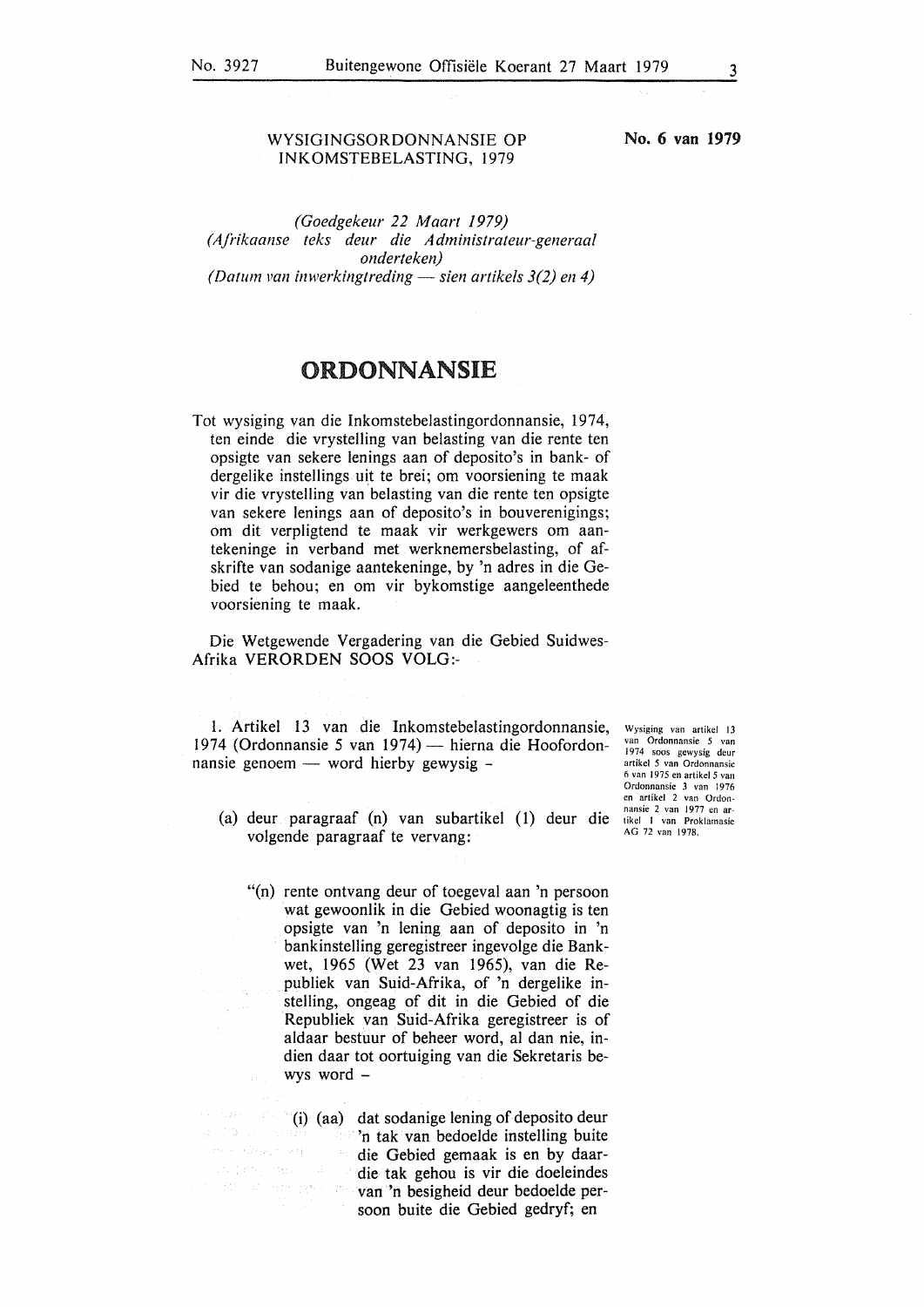$\mathcal{O}(\log n)$ 

#### **No. 6 of 1979** INCOME TAX AMENDMENT ORDINANCE, 1979

- (bb) that the said interest is subject to income tax under the laws of the country within which such loan or deposit is retained; or
- (ii) that such loan or deposit has been made through and retained in a branch of such institution outside the Territory, and that the full capital for such loan or deposit was obtained from a source outside the Territory;";
- (b) by the insertion after paragraph  $(n)$  of subsection  $(1)$ of the following paragraph:
	- "(nA) interest received by or accrued to any person who is ordinarily resident in the Territory, in respect of any loan to or deposit in any building society registered under the Building Societies Act, 1965 (Act 24 of 1965), of the Republic of South Africa, or any dividend or share of profits distributed by any such society which has been received by or has accrued to any such person, if it is proved to the satisfaction of the Secretary  $-$ 
		- (i) that such loan or deposit has been made through any branch of the said building society outside the Territory, or that the share to which such dividend or share of profits relates has been subscribed for at any branch of the said building society outside the Territory;
		- (ii) that such loan, deposit or share has been retained in the said branch of the said building society outside the Territory; and
		- (iii) that the full capital for such loan, deposit or share was obtained from a source outside the Territory;".

Amendment of paragraph 14 of Schedule 3 to Ordi· nance 5 of 1974.

2. Paragraph 14 of Schedule 3 to the principal Ordinance is hereby amended by the substitution for subparagraph (1) of the following subparagraph:

"(l) Every employer shall in respect of each employee maintain a record showing the amounts of remuneration paid or due by him to such employee and the amount of employees' tax deducted or withheld from each such amount of remuneration, and such record or a duplicate original or a true copy thereof shall be retained by the employer at an address in the Territory and shall be available for scrutiny by the Secretary.".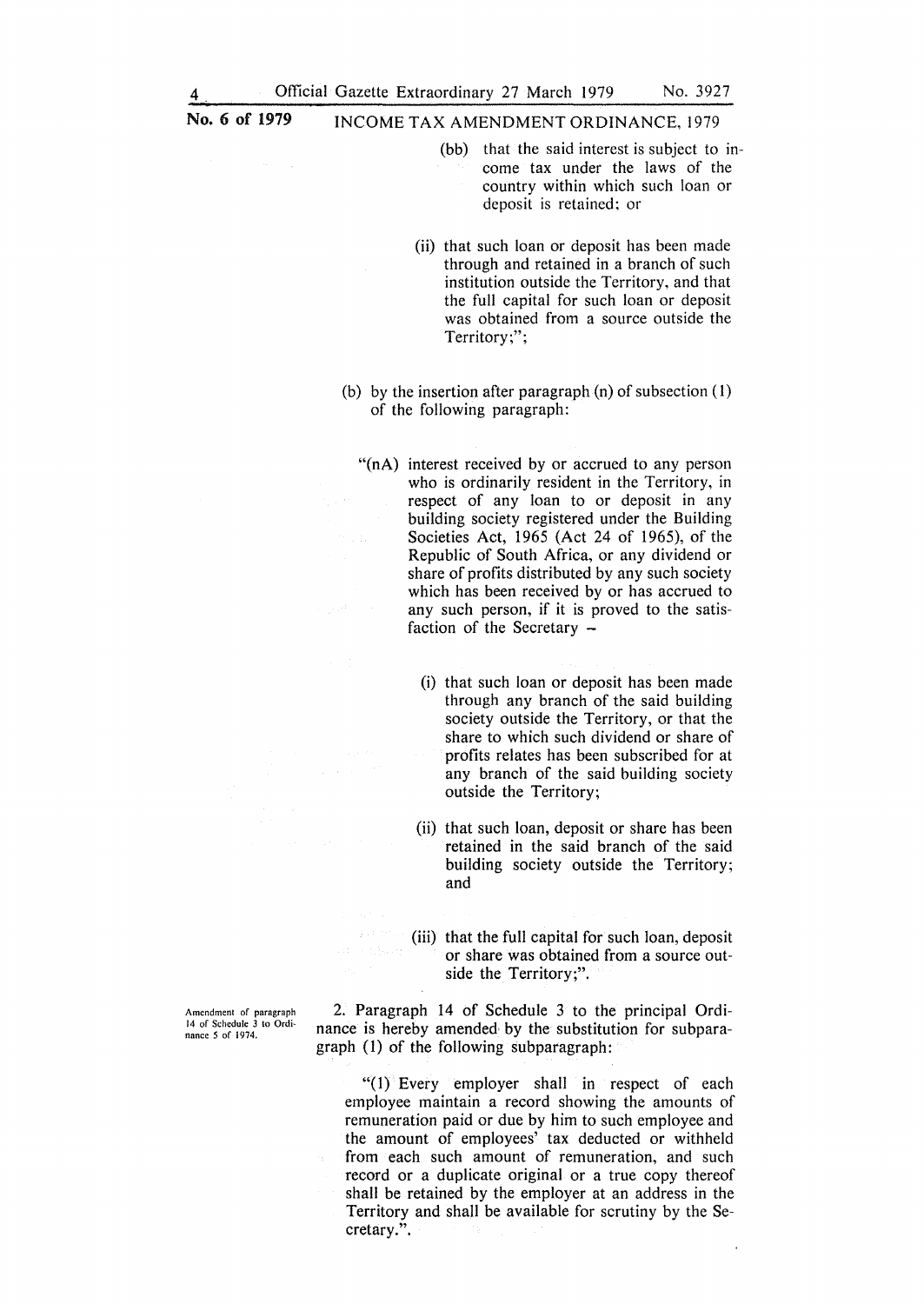#### WYSIGINGSORDONNANSIE OP INKOMSTE- **No. 6 van 1979**  BELASTING, 1979

- (bb) dat sodanige rente ingevolge die wette van die land waarin sodanige deposito of Iening gehou word aan inkomstebelasting onderhewig is; of
- (ii) dat sodanige lening of deposito deur 'n tak van bedoelde instelling buite die Gebied gemaak is en by daardie tak gehou is, en dat die voile kapitaal vir sodanige lening of deposito van 'n bron buite die Gebied verkry is; ";
- (b) deur die volgende paragraaf na paragraaf (n) in subartikel (1) in te voeg:
	- "(nA) rente ontvang deur of toegeval aan 'n persoon wat gewoonlik in die Gebied woonagtig is ten opsigte van 'n lening aan of deposito in 'n bouvereniging geregistreer ingevolge die Bouverenigingswet, 1965 (Wet 24 van 1965), van die Republiek van Suid-Afrika, of 'n dividend of dee! van winste deur so 'n vereniging uitgekeer wat deur so 'n persoon ontvang is of aan hom toegeval het, indien daar tot oortuiging van die Sekretaris bewys word -
		- (i) dat sodanige Iening of deposito deur 'n tak van bedoelde bouvereniging buite die Gebied gemaak is, of dat vir die aandeel waarop sodanige dividend of deel van winste betrekking het by 'n tak van bedoelde bouvereniging buite die Gebied ingeskryf is;
		- (ii) dat sodanige lening, deposito of aandeel in bedoelde tak van bedoelde bouvereniging buite die Gebied gehou is; en
		- (iii) dat die voile kapitaal vir sodanige lening, deposito of aandeel van 'n bron buite die gebied verkry is;".

2. Paragraaf 14 van Bylae 3 by die Hoofordonnansie word hierby gewysig deur subparagraaf (1) deur die volgende subparagraaf te vervang:

Wysiging van paragraaf 14 van Bylae 3 by Ordon-nansie 5 van 1974-

"(l) Elke werkgewer moet ten opsigte van elke werknemer 'n aantekening hou aantonende die bedrae by wyse van besoldiging deur hom aan dié werknemer betaal of verskuldig en die bedrag by wyse van werknemersbelasting van elke sodanige bedrag van besoldiging afgetrek of teruggehou, en so 'n aantekening of 'n duplikaatoorspronklike of 'n ware afskrif daarvan moet deur die werkgewer behou word by 'n adres in die Gebied en is vir ondersoek deur die Sekretaris beskikbaar.".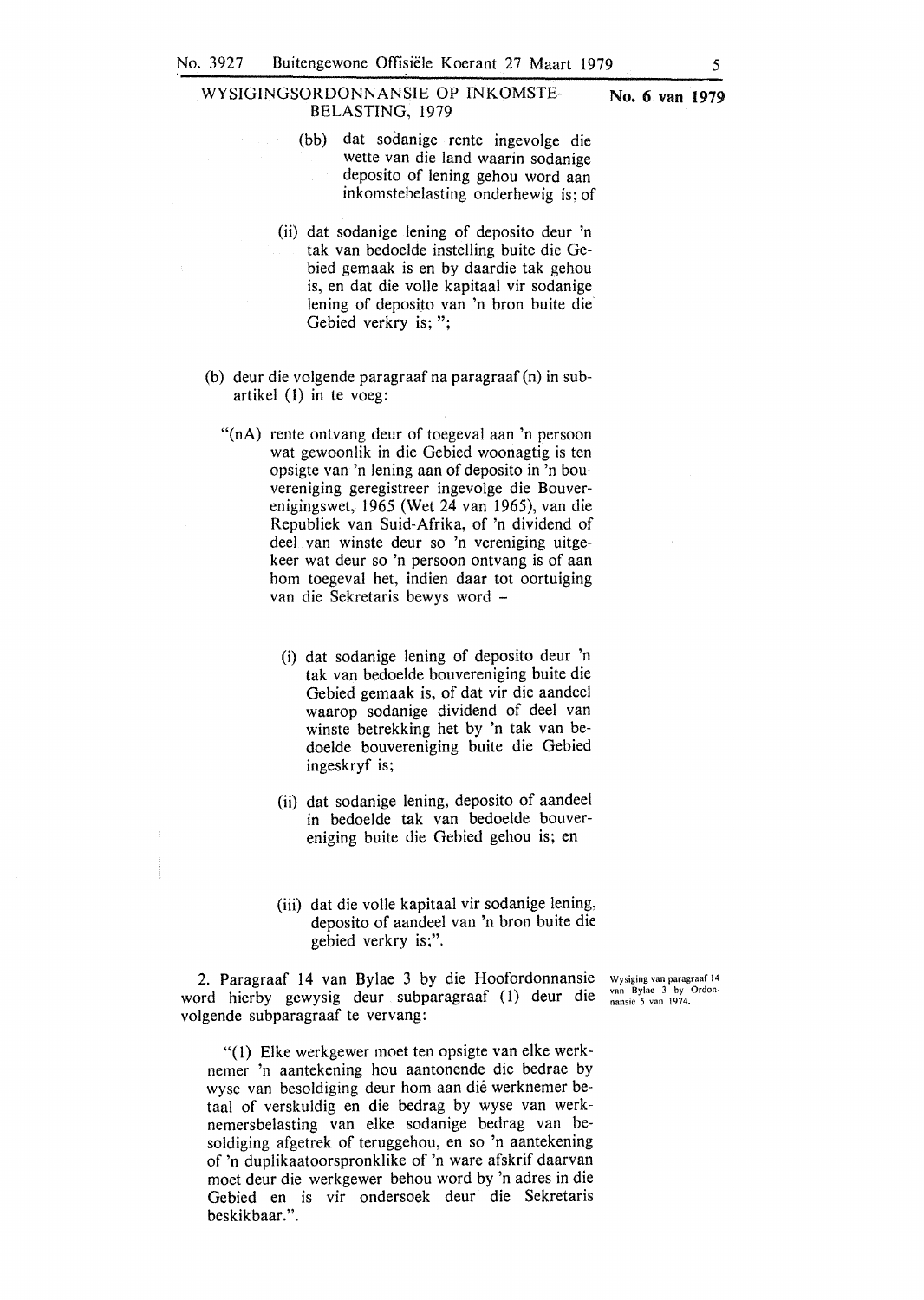#### **No. 6 of 1979**

÷.

Amendment of paragraph 30 of Schedule 3 to Ordinancc 5 of 1974.

INCOME TAX AMENDMENT ORDINANCE, 1979

3. (l) Paragraph 30 of Schedule 3 to the principal Ordinance is hereby amended by the substitution for item (i) of subparagraph (1) of the following item:

"(i) Fails or neglects to maintain any record as required by paragraph 14 or to retain such record or a duplicate orginal or a true copy thereof at an address in the Territory for a period of five years from the date of the last entry therein or to furnish to the Secretary any declaration as required by that paragraph; or".

(2) The amendment effected to the principal Ordinance by subsection (I) shall take effect on the first day of March, 1979.

Short title and commence· mcnt.

 $\mathcal{L}$ 

4. This Ordinance shall be called the Income Tax Amendment Ordinance, 1979, and save in so far as is otherwise provided therein, the amendments effected to the principal Ordinance by this Ordinance shall first take effect in respect of assessments for the year of assessment ending on the last day of February, 1979.

de la poste se estadounidense a los presidentes.<br>Comencial de la provincia de la política de la política.<br>Monte de provincia de la provincia de la política de la provincia de la provincia de la provincia de la provi

 $\label{eq:2.1} \mathcal{L} = \frac{1}{2} \left[ \mathcal{L} \left( \mathcal{L} \right) \mathcal{L} \left( \mathcal{L} \right) - \mathcal{L} \mathcal{L} \left( \mathcal{L} \right) \mathcal{L} \left( \mathcal{L} \right) \right] \mathcal{L} \left( \mathcal{L} \right) \mathcal{L} \left( \mathcal{L} \right) \mathcal{L} \left( \mathcal{L} \right) \mathcal{L} \left( \mathcal{L} \right) \mathcal{L} \left( \mathcal{L} \right) \mathcal{L} \left( \mathcal{L} \right) \mathcal{$  $\begin{split} \mathcal{D}^{\mu\nu}_{\mu\nu} &\stackrel{\text{def}}{=} \mathcal{D}^{\mu\nu}_{\mu\nu} &\stackrel{\text{def}}{=} \mathcal{D}^{\mu\nu}_{\mu\nu} &\stackrel{\text{def}}{=} \mathcal{D}^{\mu\nu}_{\mu\nu} &\stackrel{\text{def}}{=} \mathcal{D}^{\mu\nu}_{\mu\nu} &\stackrel{\text{def}}{=} \mathcal{D}^{\mu\nu}_{\mu\nu} &\stackrel{\text{def}}{=} \mathcal{D}^{\mu\nu}_{\mu\nu} &\stackrel{\text{def}}{=} \mathcal{D}^{\mu\nu}_{\mu\nu} &\$